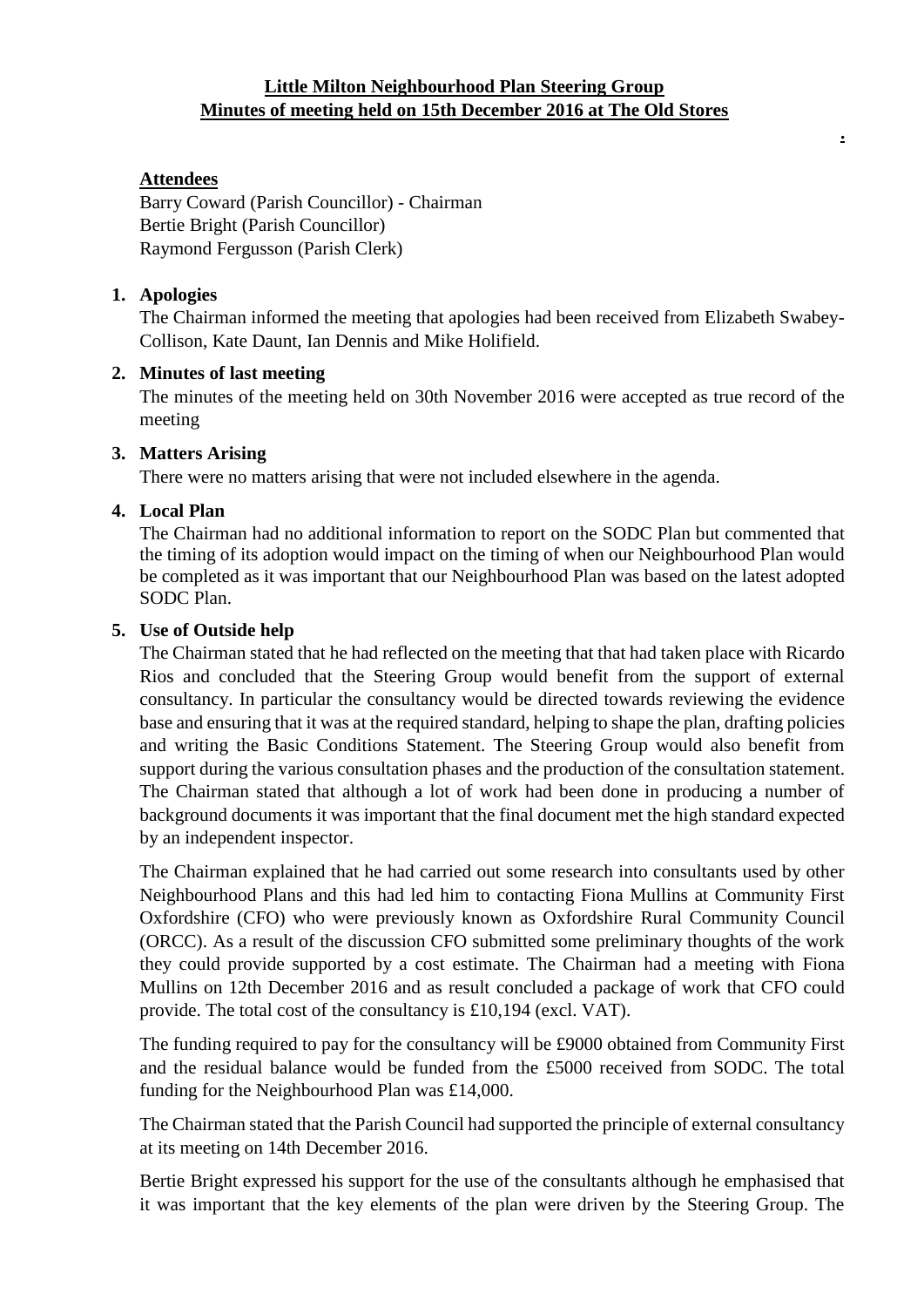Chairman reassured him that the consultants were essentially "polishing" up the work that the Steering Group produced and ensured that it was critiqued and presented properly to the inspector.

The meeting agreed to accept the Chairman's recommendation for the use of external consultants and that the Chairman and Raymond would work on a schedule of payments to integrate into the grant application with Community First.

### **6. Village Survey**

The Chairman stated that he was expecting the results the survey before Christmas.

### **7. Progress on outstanding consultations**

The Chairman briefed the meeting on the meeting with OCC Highways on 7th December 2016. The key points that arose from the meeting were:-

- The Oxford-Cambridge Expressway that could have a major impact on the village depending upon its routing. The Expressway itself may be 15 years away but the route may be determined by the end of 2017.
- The new Thames Bridge at Culham
- OCC will look at all the Strategic options with SODC although Chalgrove is not their preferred option.
- OCC were comfortable to include roads in the NPD although some aspects may be aspirational.
- OCC working with HCA technical team to test traffic modelling volumes and will consider the mitigation required to manage the increased traffic volume.
- OCC comfortable with the principle of a bypass for Little Milton subject to funding.

The Chairman considered the meeting with OCC beneficial.

# **8. Evidence base-Background Document-progress**

The Chairman referred to his meeting with CFO who confirmed that roads should be included in the plan. As a result the Chairman has sent some proposals concerning the evidence base to the neighbourhood planning contact at OCC for consideration and comment.

# **9. Impact of Chalgrove proposals on NDP**

The Chairman outlined the discussions with both OCC and the HCA technical team and there are a number of factors that could impact upon the village as detailed in 7 above. It was clear that the impact of potential changes to the road network needed to assessed and their mitigation considered within the NDP

# **10. Shape of the Plan & Policies**

There was a brief discussion on the format of the next village consultation after the results of the village survey were known. It centred round briefing the results of the survey and the level of detail within the plan and perhaps the expectation of potential sites for development. This matter will be discussed at a future Steering Group meeting as it was important that we had a clear view of what we wanted to achieve. It was agreed that the likely date of a village consultation would be March/April but there was a need to avoid Easter which is 14-16 April.

The Chairman issued a document 'Programme of Work' that detailed the shape of the work to be completed. It highlighted the need to expand the Village Character Assessment and Kate, Ian and Raymond were asked to be part of the review team. An extract of The Blewbury Village character assessment was circulated as an example.